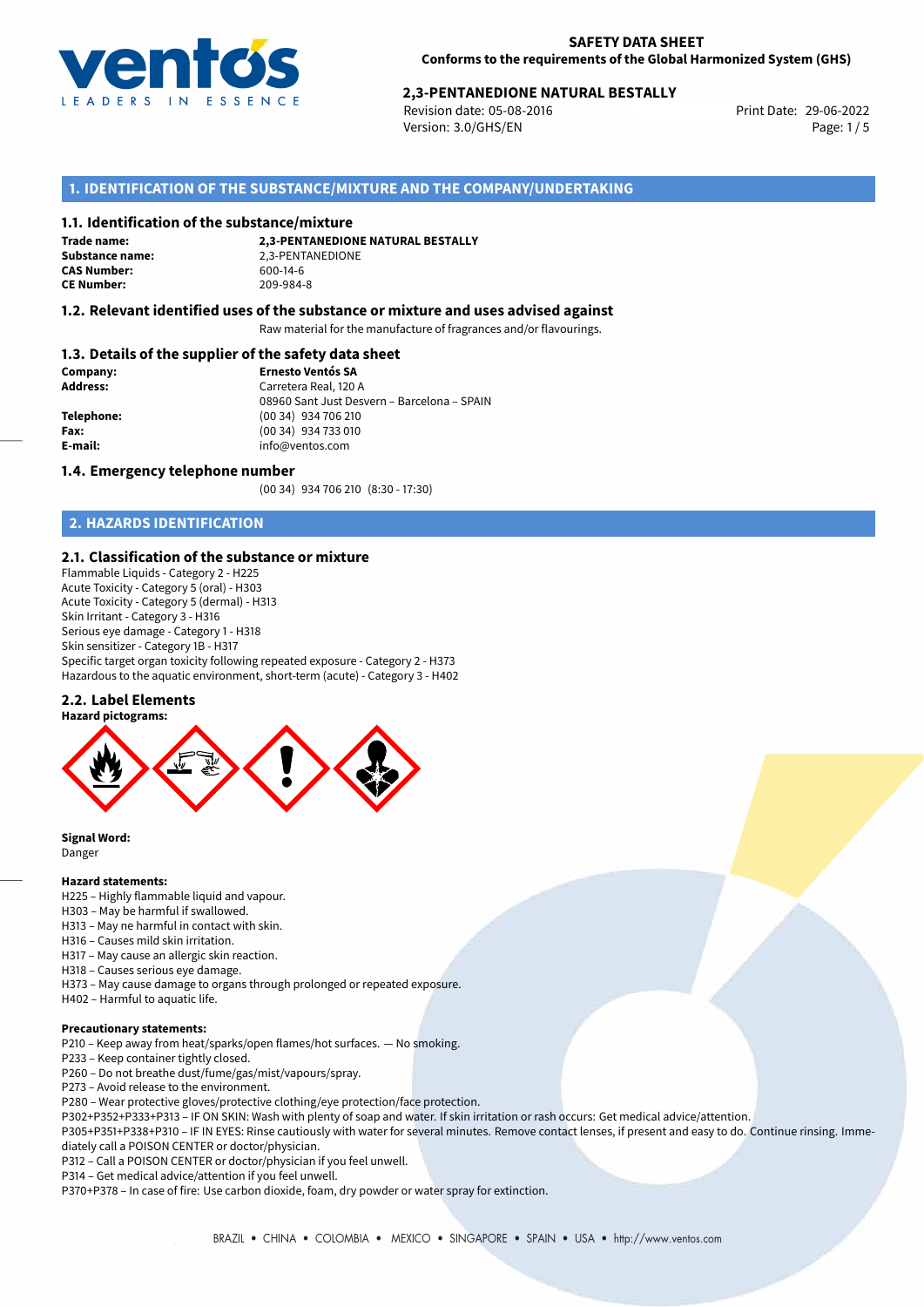

# **2,3-PENTANEDIONE NATURAL BESTALLY**<br>Revision date: 05-08-2016<br>Print Date: 29-06-2022

Revision date: 05-08-2016 Version: 3.0/GHS/EN Page: 2 / 5

# **2.3. Other hazards**

No Information available

# **3. COMPOSITION/INFORMATION ON INGREDIENTS**

# **3.1. Substances**

| Chemical name: |  |
|----------------|--|
| CAS number:    |  |
| EC number:     |  |

2.3-PENTANEDIONE  $600-14-6$ 209-984-8

## **Hazardous constituents:**

| <b>Chemical Name</b>                                                                                                                                                                                                                                | % (w/w)   | CAS No<br><b>EC No</b> | <b>Classification according to GHS</b>                                                                                                                                                                                                                                                                                                                                                                                     |
|-----------------------------------------------------------------------------------------------------------------------------------------------------------------------------------------------------------------------------------------------------|-----------|------------------------|----------------------------------------------------------------------------------------------------------------------------------------------------------------------------------------------------------------------------------------------------------------------------------------------------------------------------------------------------------------------------------------------------------------------------|
| 2.3-PENTANEDIONE<br>$\sim$ . The set of the set of the set of the set of the set of the set of the set of the set of the set of the set of the set of the set of the set of the set of the set of the set of the set of the set of the set of the s | $\geq$ 50 | 600-14-6<br>209-984-8  | Flammable Liquids - Category 2 - H225<br>Acute Toxicity - Category 5 (oral) - H303<br>Acute Toxicity - Category 5 (dermal) - H313<br>Skin Irritant - Category 3 - H316<br>Serious eye damage - Category 1 - H318<br>Skin sensitizer - Category 1B - H317<br>Specific target organ toxicity following repeated exposure - Category 2 - H373<br>Hazardous to the aquatic environment, short-term (acute) - Category 3 - H402 |

[See the full text of the hazard statements in section 16.](#page-4-0)

# **3.2. Mixtures**

Not applicable

# **4. FIRST-AID MEASURES**

# **4.1. Description of necessary first aid measures**

| Ingestion:    | Rinse mouth with water.<br>Obtain medical advice.                                                                                                    |  |  |
|---------------|------------------------------------------------------------------------------------------------------------------------------------------------------|--|--|
|               | Keep at rest. Do not induce vomiting.                                                                                                                |  |  |
| Eye contact:  | In case of contact with eyes, rinse immediately with plenty of water for at least 15 minutes and seek medical advice.                                |  |  |
| Inhalation:   | Remove person to fresh air and keep at rest.<br>Seek immediate medical advice.                                                                       |  |  |
| Skin contact: | Take off immediately all contaminated clothing.<br>Thoroughly wash affected skin with soap and water.<br>Seek medical attention if symptoms persist. |  |  |

## **4.2. Most important symptoms and effects, both acute and delayed**

No information available.

**4.3. Indication of any immediate medical attention and special treatment needed**

No information available.

# **5. FIRE-FIGHTING MEASURES**

# **5.1. Extinguishing Media**

Water spray, carbon dioxide, dry chemical powder or appropriate foam. For safety reasons do not use full water jet.

# **5.2. Special hazards arising from the substance or mixture**

Known or Anticipated Hazardous Products of Combustion: Emits toxic fumes under fire conditions.

# **5.3. Advice for firefighters**

High temperatures can lead to high pressures inside closed containers. Avoid inhalation of vapors that are created. Use appropriate respiratory protection. Do not allow spillage of fire to be poured into drains or watercourses. Wear self-contained breathing apparatus and protective clothing.

# **6. ACCIDENTAL RELEASE MEASURES**

# **6.1. Personal precautions, protective equipment and emergency procedures**

Evacuate surronding areas. Ensure adequate ventilation. Keep unnecessary and unprotected personnel from entering. Do not breathe vapor/spray. Avoid contact with skin and eyes. Information regarding personal protective measures: see section 8.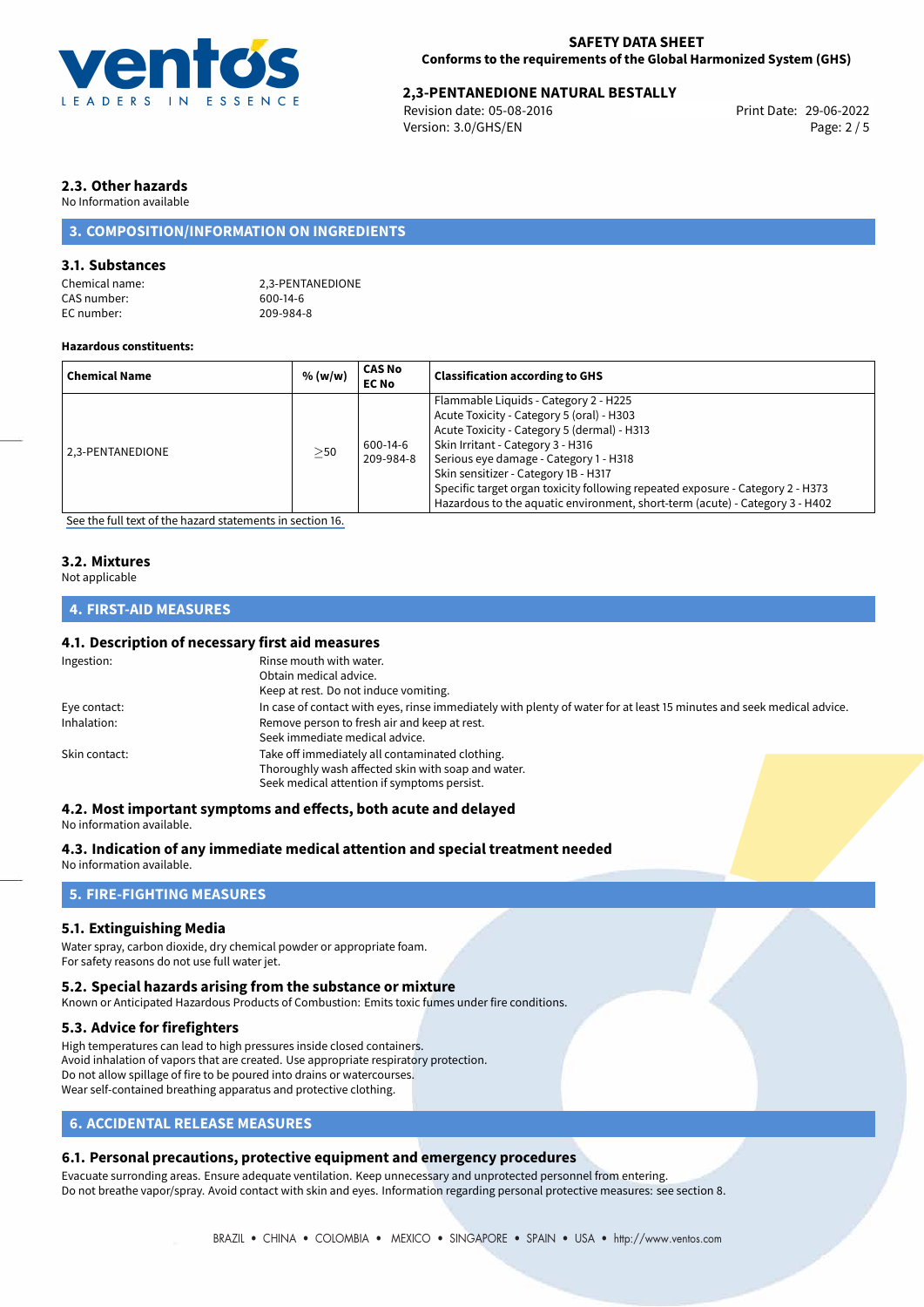

# **2,3-PENTANEDIONE NATURAL BESTALLY**<br>Revision date: 05-08-2016<br>Print Date: 29-06-2022

Revision date: 05-08-2016 Version: 3.0/GHS/EN Page: 3 / 5

# **6.2. Environmental precautions**

To avoid possible contamination of the environment, do not discharge into any drains, surface waters or groundwaters.

## **6.3. Methods and materials for containment and cleaning up**

Cover with an inert, inorganic, non-combustible absorbent material (e.g. dry-lime, sand, soda ash). Place in covered containers using non-sparking tools and transport outdoors. Avoid open flames or sources of ignition (e.g. pilot lights on gas hot water heater). Ventilate area and wash spill site after material pickup is complete.

### **6.4. Reference to other sections**

Information regarding exposure controls, personal protection and disposal considerations can be found in sections 8 and 13.

# **7. HANDLING AND STORAGE**

## **7.1. Precautions for safe handling**

Do not store or handle this material near food or drinking water. Do not smoke. Avoid contact with the eyes, skin and clothing. Wear protective clothing and use glasses. Observe the rules of safety and hygiene at work. Keep in the original container or an alternative made from a compatible material.

### **7.2. Conditions for safe storage, including any incompatibilities**

Store in tightly closed and preferably full containers in a cool, dry and ventilated area, protected from light. Keep away from sources of ignition (e.g. hot surfaces, sparks, flame and static discharges). Keep away from incompatible materials (see section 10).

# **7.3. Specific end use(s)**

No information available.

# **8. EXPOSURE CONTROLS AND PERSONAL PROTECTION**

## **8.1. Control parameters**

Components with occupational exposure limits: None known.

### **8.2. Exposure controls**

Measures should be taken to prevent materials from being splashed into the body. Provide adequate ventilation, according to the conditions of use. Use a mechanical exhaust if required.

# **8.3. Individual protection measures, such as personal protective equipment**

| Eye/Face protection:             | Chemical safety goggles are recommended. Wash contaminated goggles before reuse.                                                            |
|----------------------------------|---------------------------------------------------------------------------------------------------------------------------------------------|
| Hand Protection:                 | Chemical-resistant gloves are recommended. Wash contaminated gloves before reuse.                                                           |
| Body protection:                 | Personal protective equipment for the body should be selected based on the task being performed and the risks                               |
|                                  | involved.                                                                                                                                   |
| Respiratory Protection:          | In case of insufficient ventilation, use suitable respiratory equipment.                                                                    |
| Environmental exposure controls: | Emissions from ventilation or process equipment should be checked to ensure they comply with environmental<br>protection legislation.       |
|                                  | In some cases, filters or engineering modifications to the process equipment will be necessary to reduce emissions to<br>acceptable levels. |

# **9. PHYSICAL AND CHEMICAL PROPERTIES**

## **9.1. Information on basic physical and chemical properties**

| Appearance:                         | Liguid               |
|-------------------------------------|----------------------|
| Colour:                             | Conforms to standard |
| Odour:                              | Conforms to standard |
| Odour theshold:                     | Not determined       |
| pH:                                 | Not determined       |
| Melting point/freezing point:       | $-52$                |
| Boling point/boiling range:         | 108                  |
| Flash point:                        | $19^{\circ}$ C       |
| Evaporation rate:                   | Not determined       |
| Flammability:                       | Not determined       |
| Lower flammability/Explosive limit: | Not determined       |
| Upper flammability/Explosive limit: | Not determined       |
| Vapour pressure:                    | Not determined       |
| Vapour Density:                     | Not determined       |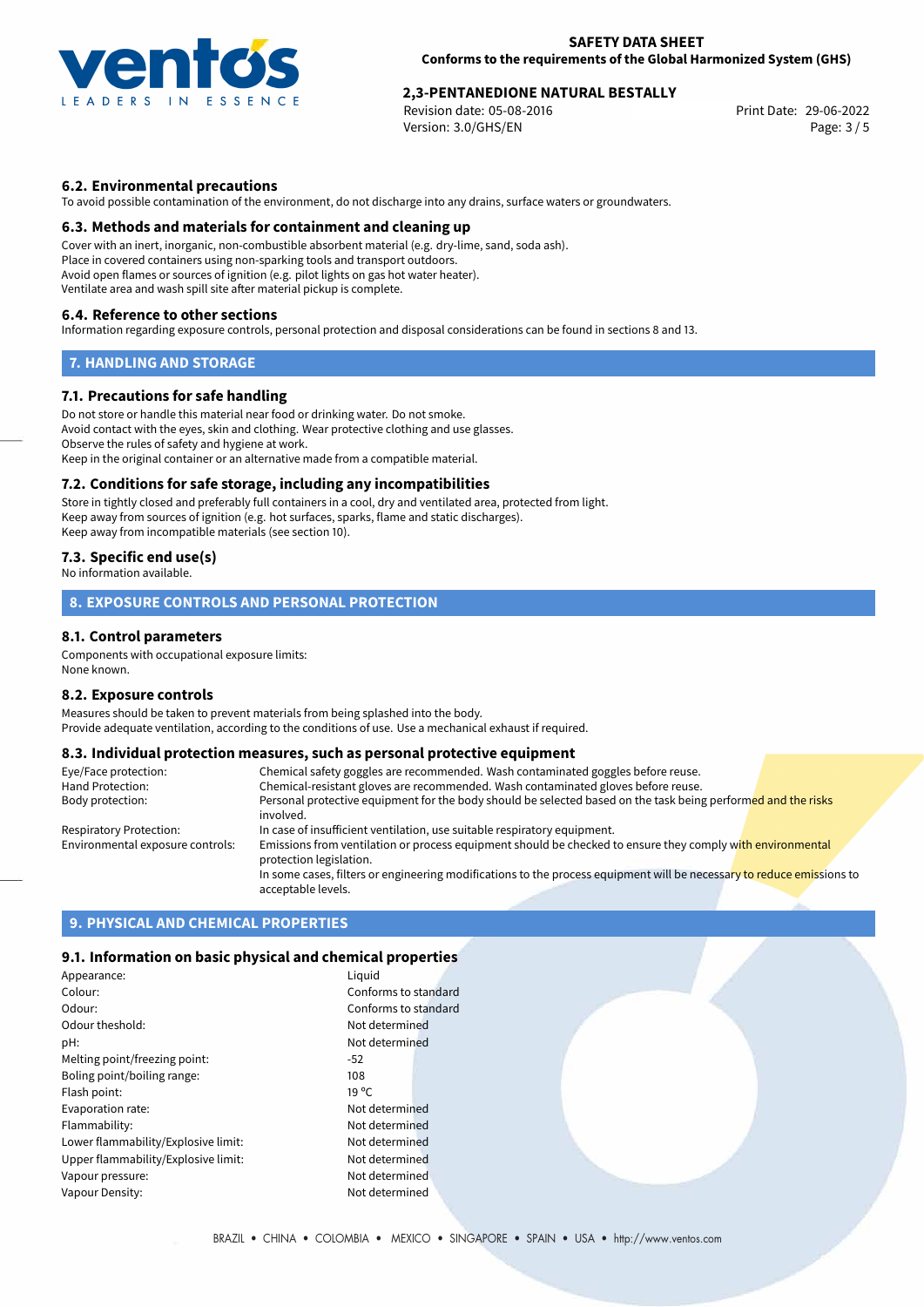

# **2,3-PENTANEDIONE NATURAL BESTALLY**<br>Revision date: 05-08-2016<br>Print Date: 29-06-2022

Revision date: 05-08-2016 Version: 3.0/GHS/EN Page: 4 / 5

- Density: 0,954−0,966 g/mL (20°C)<br>Relative density: 0,954−0,966 (20°C) Relative density: 0,954−0,966 (20°C)<br>Water solubility: 0,954−0,966 (20°C) Solubility in other solvents: Not determined Partition coefficient n-octanol/water: Not determined Auto-ignition temperature: Not determined Decomposition temperature: Not determined Viscosity, dynamic: Not determined Viscosity, kinematic: Not determined Explosive properties: Not determined Oxidising properties: Not determined
	- SLIGHTLY SOLUBLE IN WATER

# **10. STABILITY AND REACTIVITY**

### **10.1. Reactivity**

No hazardous reactions if stored and handled as prescribed/indicated.

### **10.2. Chemical stability**

The product is stable if stored and handled as prescribed/indicated.

#### **10.3. Possibility of hazardous reactions**

No hazardous reactions if stored and handled as prescribed/indicated.

## **10.4. Conditions to Avoid**

Conditions to Avoid: Excessive heat, flame or other ignition sources.

# **10.5. Incompatible materials**

Avoid contact with strong acids and bases and oxidizing agents.

#### **10.6. Hazardous decomposition products**

During combustion may form carbon monoxide and unidentified organic compounds.

# **11. TOXICOLOGICAL INFORMATION**

| <b>Acute toxicity</b>                    | May be harmful if swallowed. May ne harmful in contact with skin.         |  |  |
|------------------------------------------|---------------------------------------------------------------------------|--|--|
| Skin corrosion/irritation                | Causes mild skin irritation.                                              |  |  |
| Serious eye damage/irritation            | Causes serious eye damage.                                                |  |  |
| <b>Respiratory or skin sensitisation</b> | May cause an allergic skin reaction.                                      |  |  |
| Germ cell mutagenicity                   | Based on the data available, the criteria for classification are not met. |  |  |
| Carcinogenicity                          | Based on the data available, the criteria for classification are not met. |  |  |
| Reproductive toxicity                    | Based on the data available, the criteria for classification are not met. |  |  |
| <b>STOT-single exposure</b>              | Based on the data available, the criteria for classification are not met. |  |  |
| <b>STOT-repeated exposure</b>            | May cause damage to organs through prolonged or repeated exposure.        |  |  |
| <b>Aspiration hazard</b>                 | Based on the data available, the criteria for classification are not met. |  |  |

# **12. ECOLOGICAL INFORMATION**

#### **12.1. Toxicity**

**Assessment:** Harmful to aquatic life. **Experimental/calculated data:** No information available.

#### **12.2. Degradability** No information available.

# **12.3. Bioaccumulative potential** No information available.

**12.4. Soil mobility** No information available.

# **12.5. Other adverse effects**

See also sections 6, 7, 13 and 15 Do not allow to get into waste water or waterways.